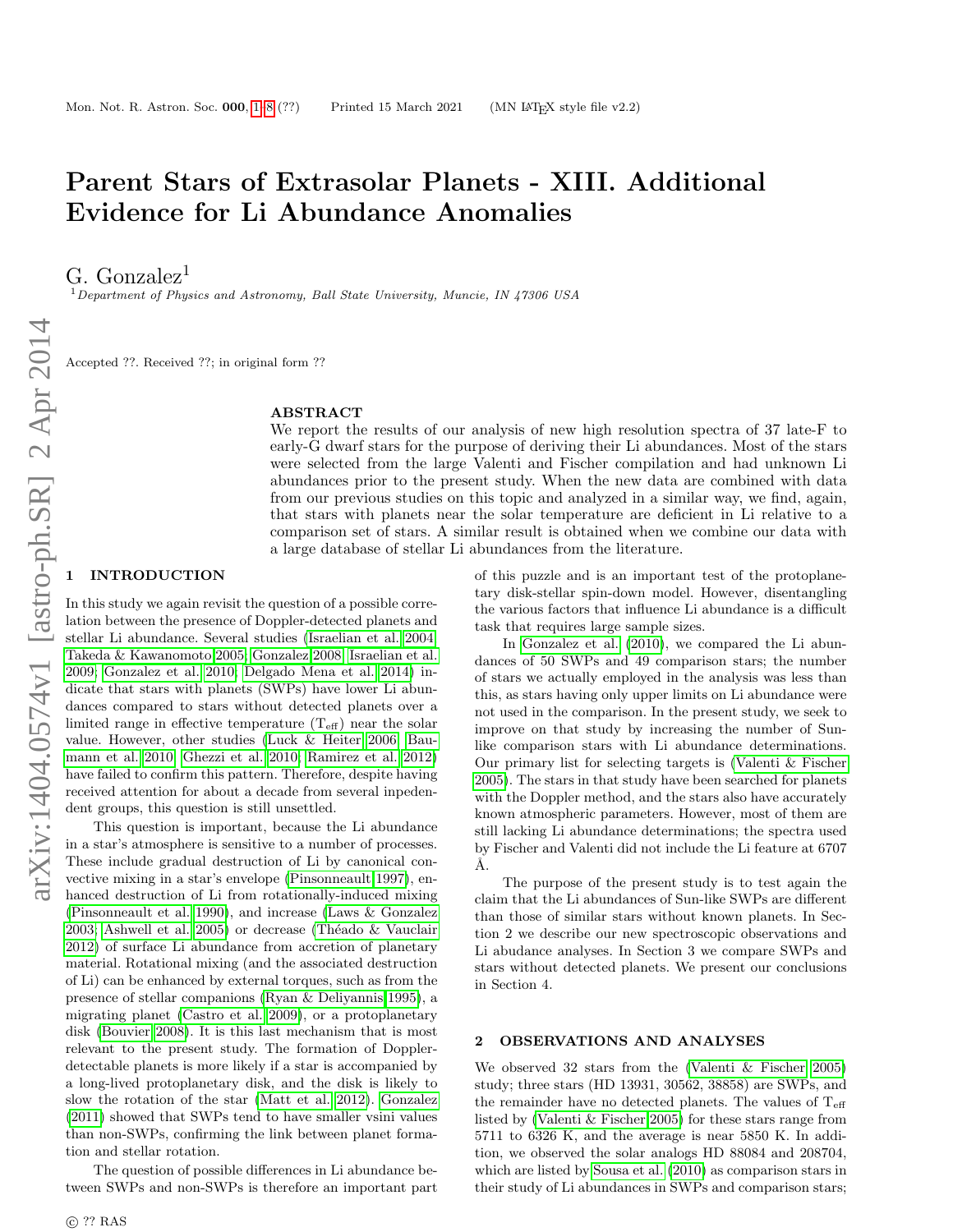however, they only have upper limits on the Li abundances of these two stars. We also observed the SWPs HD 13908, 60532, 197037, and 220689, only one of which (60532) had been included in our previous studies.

We obtained spectra of 36 of our 37 target stars on December 13-16, 2013 using the McDonald Observatory 2.1-m Otto Struve telescope and Sandiford spectrograph, which is a Cassegrain echelle design [\(McCarthy et al. 1993\)](#page-7-22). The spectrograph was set to cover the wavelength range 5450- 6800 Å. Two or three spectra of each star were obtained, and exposure times were adjusted to give a similar net S/N ratio for each star. A solar spectrum was obtained via reflected light off the Galilean Moon Callisto, and the hot star Regulus was observed. The resolving power of the spectra is about 53,000, and the  $S/N$  ratio at 6700 Å is in the range 300-350 per pixel.

In addition, spectra of HD 52711 were obtained for us by Kyle A. McCarthy with the McDonald Observatory 2.7 m telescope and 2dcoudé spectrograph during our run; the spectrograph was setup to cover a very similar wavelength range to what we had used in our previous studies of SWPs (the spectra also have the same resolving power). The S/N ratio of the combined spectrum of HD 52711 is about 700 per pixel near 6700 Å.

The spectra were reduced with the standard software tools available in IRAF  $^1$  $^1$ following the same procedures described in our previous series of studies on SWPs, except for one change. For the Sandiford echelle spectra we divided out telluric absorption lines with the IRAF TELLURIC task using our high S/N ratio spectra of Regulus.

#### 2.1 Measurement of equivalent widths

For the measurement of Fe line equivalent widths (EWs), we again employed the software package DAOSPEC, which we had previously used in [Gonzalez et al.](#page-7-4) [\(2010\)](#page-7-4) (note, for HD 52711 we employ the same settings for DAOSPEC that we used in that prior study). For the Sandiford spectra, we setup the parameters in DAOSPEC to analyze each spectrum over the wavelength interval  $5490$  to  $6780$  Å, and we set the continuum fitting Legendre polynomial order to 1 (this is adequate, since the spectra had already been continuumnormalized in a previous step with IRAF). DAOSPEC typically identified 2000 lines in each spectrum with EWs values  $\geqslant 3$  mÅ.

DAOSPEC also requires an input linelist. For the Sandiford spectra, our input linelist consists of 59 Fe I and 8 Fe II lines. DAOSPEC matches the lines in the input linelist with lines it has identified in a given spectrum. In order to pass to the next step in the analysis, the EW value determined by DAOSPEC for each line in our linelist must satisfy the following additional criteria. It must have an EW value  $\geq 3$  mÅ and  $\leq 120$  mÅ, and the "quality parameter" value  $\leq 1.6$  (this parameter compares the residuals in the immediate neighborhood of a line to the overall residuals).

#### 2.2 Stellar atmospheric parameters

As with our previous studies in this series, we use the program MOOG [\(Sneden 1973\)](#page-7-23) with the model atmospheres of [Kurucz](#page-7-24) [\(1993\)](#page-7-24) to derive stellar atmospheric parameters and chemical abundances. For the present study we employed the [2](#page-1-1)002 version of MOOG.<sup>2</sup> We have calculated a new set of solar-based gf-values using the following procedure (very similar to the procedure used in [Gonzalez et al.](#page-7-4) [\(2010\)](#page-7-4)).

First, we determined solar EWs with DAOSPEC from the spectrum of Callisto obtained during our run. Then, we selected 21 Fe I lines (between 5490 and 6800  $\AA$ ) with high quality EW values that appear in Table 1 of [Grevesse &](#page-7-25) [Sauval](#page-7-25) [\(1999\)](#page-7-25), which lists high-quality laboratory  $gf$ -values for Fe I lines. Next, we determined the solar abundance of Fe from each of these Fe I lines using MOOG and adjusted the microturbulence velocity parameter,  $v_t$ , to minimize the dispersion; we found a best fit  $v_t$  value of 1.2 km s<sup>-1</sup>. Then, using this value of  $v_t$ , we adjusted the gf-values such that all the Fe I lines used in this work (59) gave an abundance  $A(Fe) = 7.470^3$  $A(Fe) = 7.470^3$ ; we determined the 8 Fe II line gf-values using these same parameter values.

We calculated the stellar atmospheric parameters and their uncertainties using the same procedures we used in our previous papers (see [Gonzalez et al.](#page-7-4) [\(2010\)](#page-7-4) and papers cited therein for details on the methods). In brief, LTE is assumed and the stellar parameters are determined assuming excitation and ionisation equilibria.  $T_{\text{eff}}$  is determined from Fe I lines by requiring that their abundances no not display a trend with their lower excitation potentials, and surface gravity is determined by requiring that the mean Fe I and Fe II abundances be equal (i.e., ionization equilibrium). The microturbulence velocity parameter is determined by requiring that the Fe I abundances do not display a trend with the reduced EW values. In practice, a solution is reached when all three of these criteria are simultaneously met. Errors are propagated statistical uncertainties.

We list the results of our Fe line analysis in Table 1. Note, in deriving the stellar parameters for each star we iterated to the final solution. In the first round, we checked manually for obviously discrepant (more than about  $3\sigma$ ) Fe line abundances and removed them prior to the second (final) round. Typically, 45-55 Fe I lines and 6-8 Fe II lines were retained for each star. For the case of HD 52711, we employed the linelists and gf-values that we used in [Gon](#page-7-4)[zalez et al.](#page-7-4) [\(2010\)](#page-7-4).

Comparing our results to those of [Valenti & Fischer](#page-7-20) [\(2005\)](#page-7-20) for the 32 stars in common between our studies, we find that  $\Delta T_{\text{eff}} = 9 \pm 48$  K and  $\Delta$ log g = 0.02  $\pm$  0.10 dex (in the sense of our values minus theirs). Both offsets are very small, and in each case the scatter of the differences is consistent with the uncertainties quoted in the studies.

#### 2.3 Lithium abundances

We determined the Li abundance for each star using spectrum synthesis with MOOG. We employed the same meth-

<span id="page-1-0"></span><sup>&</sup>lt;sup>1</sup> IRAF is distributed by National Optical Astronomy Observatories, operated by the Association of Universities for Research in Astronomy, Inc., under contract with the National Science Foundation.

<span id="page-1-2"></span><span id="page-1-1"></span><sup>2</sup> Source code of the most recent version is available at [http://www.as.utexas.edu/](http://www.as.utexas.edu/~chris/moog.html)∼chris/moog.html  $^3$  A(Fe)  $=$   $\log$   $\left({\rm N_{Fe}/N_H}\right) + 12$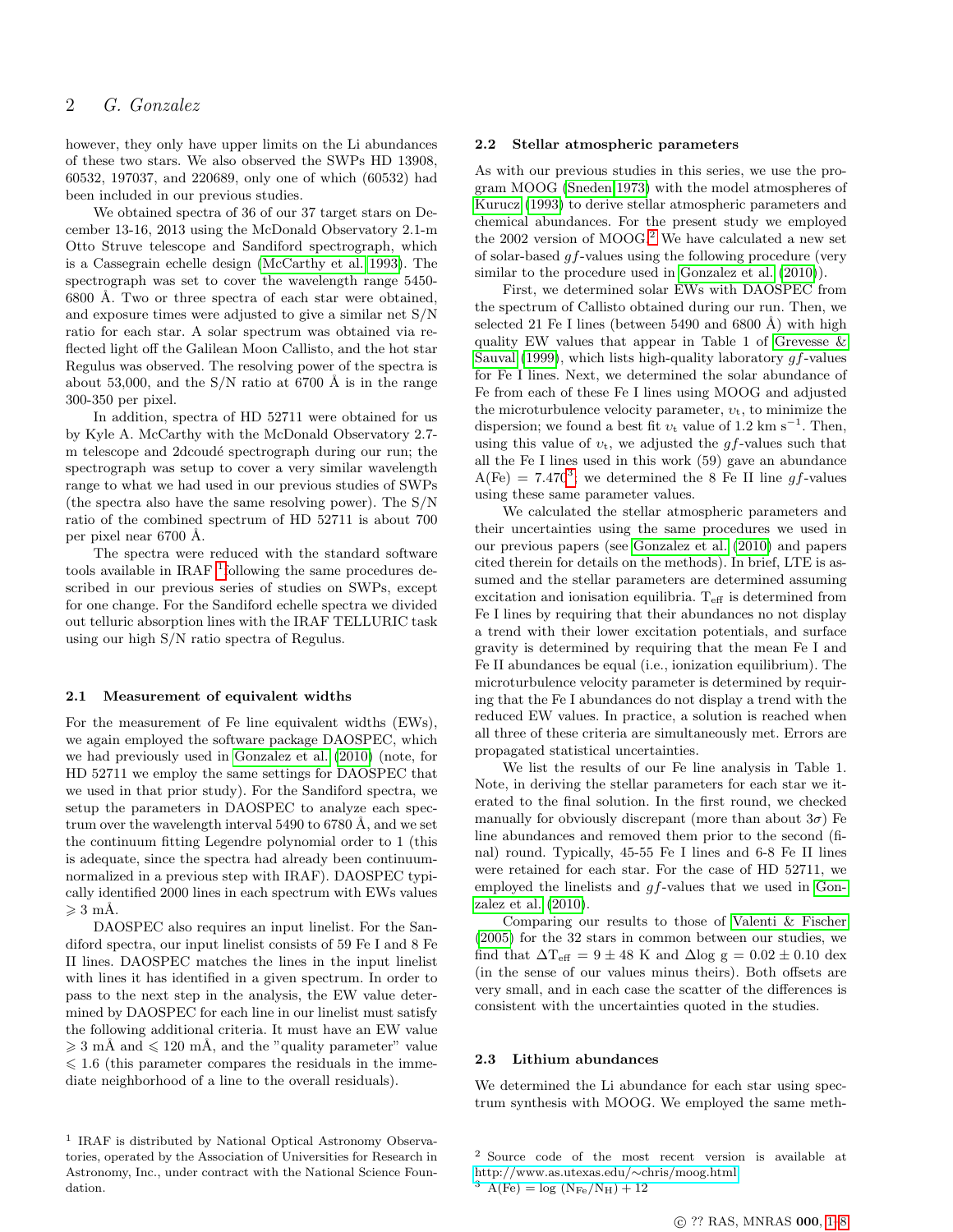ods described in [\(Gonzalez et al. 2010\)](#page-7-4); our adopted solar Li abundance is  $A(Li) = 0.96$ .

We estimate the uncertainty of the Li abundance due to noise and unmodelled lines in a typical observed spectrum to be about  $\pm 0.06$  dex (the uncertainty for HD 52711 is slightly smaller, given its higher S/N ratio). The total uncertainty of the Li abundance is based on the quadrature sum of this estimate and the uncertainty of Li due to the uncertainty of  $T_{\text{eff}}$ . The results of our spectroscopic analyses are listed in Table 1. For 12 of the stars in our program we could only determine upper limits on the Li abundances. We will present our abundance results for elements other than Li and Fe in a separate paper.

There is one star in common between the present work and [Gonzalez et al.](#page-7-4) [\(2010\)](#page-7-4), HD 60532. The stellar parameters determined in the two studies are consistent at the level of about 1.5 $\sigma$ ; the Li abundance values are nearly the same. For the purpose of the analysis presented below in Section 3, we will use a weighted average set of parameters for this star.

Ten stars from the present work are included in [\(Ramirez et al. 2012\)](#page-7-9), which is a compilation of Li abundances for 1381 FGK dwarf and subgiant stars determined by them and also drawn from the literature. Four of these 10 stars have only upper limits on the Li abundance in either their tabulation or ours. The average difference in Li abundance for the remaining six stars between the two studies is  $-0.14 \pm 0.09$  dex (ours minus theirs); this difference is likely due to the different adopted solar abundance values. The average  $\Delta T_{\text{eff}}$  for the 10 stars in common is only  $8 \pm 42$  K.

We show the Li abundances determined in the present work in Figure 1. In the analysis presented below in Section 3, we will only make use of the stars with Li detections.

#### 2.4 Derived stellar parameters

We determined age, mass and  $\log g$  values listed in Table 1 for each star from stellar isochrones. We employed our  $T_{\text{eff}}$ and  $[Fe/H]$  values with  $M_v$  calculated from the new reduction of the Hipparcos parallaxes [\(van Leeuwen 2007\)](#page-7-26) with a Bayesian parameter estimation method [\(da Silva et al.](#page-7-27) [2006\)](#page-7-27).<sup>[4](#page-2-0)</sup> In calculating  $M_v$  for each star, we used the *Hip*parcos magnitudes corrected according to the prescription in Table 1 of [\(Bessell 2000\)](#page-7-28) to convert them to the Johnson system. The mean difference between our spectroscopic log g values and the parallax-derived (photometric) values is 0.07  $\pm$  0.08 dex. Thus, within the quoted error, the photometric log g values are consistent with the spectroscopic values.

#### 3 COMPARISON OF SAMPLES

#### 3.1 The new data

We formed our SWP and comparison stars samples by combining the new results in the present work and the results



**Figure 1.** Li abundances versus  $T_{\text{eff}}$  for SWPs (dots) and stars without planets (open circles) for the stars analyzed in the present work. Upper limits on the Li abundance are shown for SWPs (filled squares) and stars without planets (open squares).



Figure 2. Same as Figure 1 but nowalso including the stars from [Gonzalez et al.](#page-7-4) [\(2010\)](#page-7-4) that fall in the  $T_{\text{eff}}$  range shown in the figure.

from [Gonzalez et al.](#page-7-4) [\(2010\)](#page-7-4). We limit our comparison of Li abundances between SWPs and stars without planets to  $T_{\text{eff}} = 5650$  to 6350 K. Also, stars having only upper limits for the Li abundances are not included in the analysis. These selection criteria leave us with 50 SWPs and 49 comparison stars from [Gonzalez et al.](#page-7-4) [\(2010\)](#page-7-4) and 5 SWPs and 19 comparison stars from the present work.

In [Gonzalez](#page-7-2) [\(2008\)](#page-7-2) we introduced a new index,  $\Delta_1$ , which is a measure of the distance between two stars in  $T_{\text{eff}}$ - $[Fe/H]-\log g-M_v$  space. We calculated a weighted-average Li abundance difference between a given SWP and all the comparison stars using  $(\Delta_1)^{-2}$  as the weight. We also employed this method in [\(Gonzalez et al. 2010\)](#page-7-4). We applied this same method to the present dataset. The weighted Li abundance

<span id="page-2-0"></span><sup>4</sup> We used Leo Girardi's web program PARAM v1.3 to calculate these quantities. Since this is a newer version of the software than we had used in [Gonzalez et al.](#page-7-4) [\(2010\)](#page-7-4), we also calculated new derived stellar parameters for all the stars in that study. See: [http://stev.oapd.inaf.it/cgi-bin/param](http://stev.oapd.inaf.it/cgi-bin/param_1.3) 1.3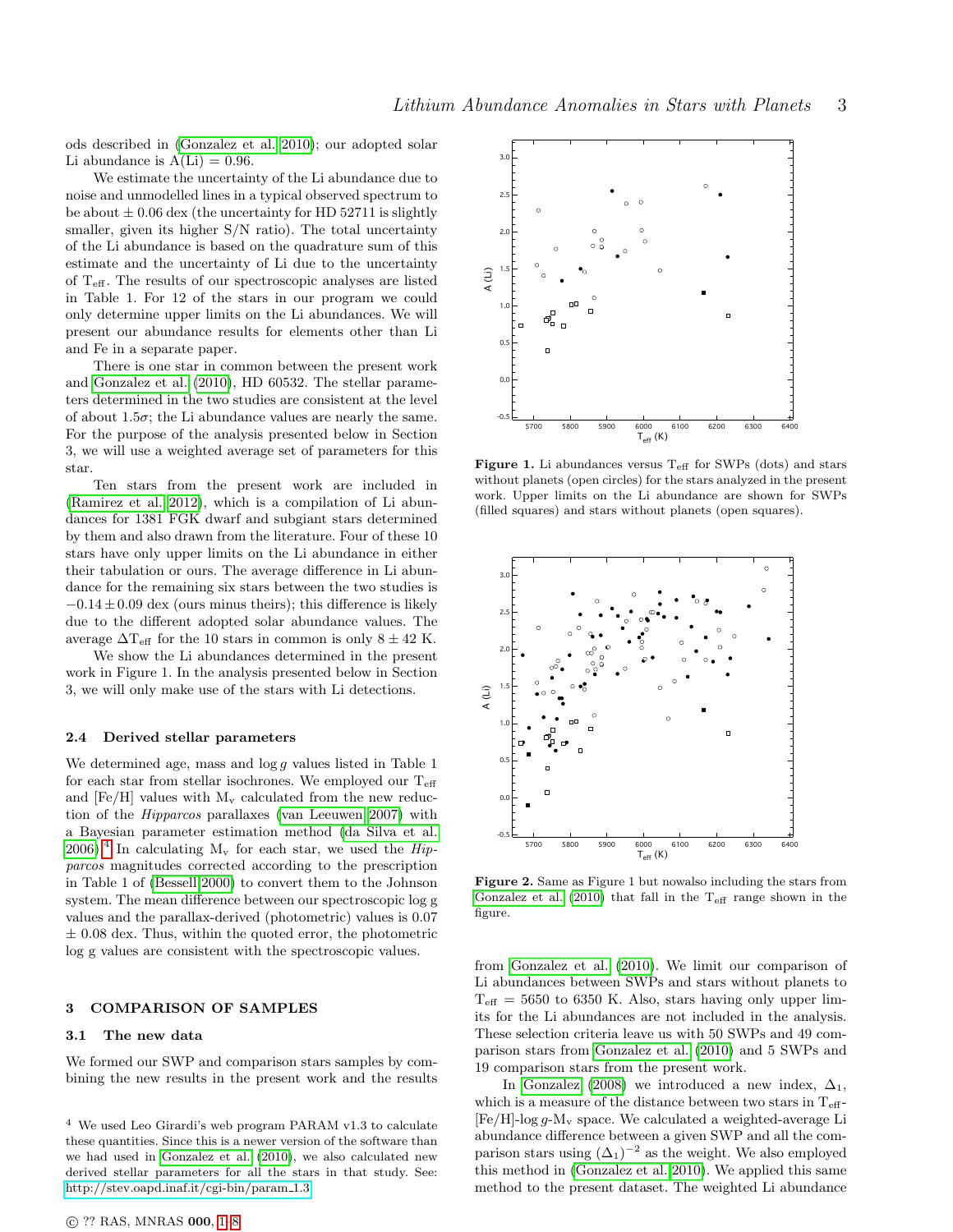Table 1. Parameters of the program stars determined from our spectroscopic analyses. Derived parameters based on stellar isochrones are given in columns 8 to 10.

| Star<br>HD | HIP    | $\rm T_{\rm eff}$<br>(K) | log g           | $\zeta_{\rm t}$<br>$\rm(km~s^{-1})$ | [Fe/H]           | $\log \epsilon(\text{Li})$ | mass $(M_{\odot})$ | $\log g$        | age (Gyr)      |
|------------|--------|--------------------------|-----------------|-------------------------------------|------------------|----------------------------|--------------------|-----------------|----------------|
| 5372       | 4393   | $5855 \pm 40$            | $4.40 \pm 0.06$ | $1.35 \pm 0.08$                     | $0.18 \pm 0.03$  | $< 0.93 \pm 0.10$          | $1.10 \pm 0.02$    | $4.38 \pm 0.03$ | $2.6 \pm 1.5$  |
| 10086      | 7734   | $5709 \pm 46$            | $4.43\pm0.05$   | $1.37 \pm 0.10$                     | $0.08 \pm 0.03$  | $1.55 \pm 0.07$            | $1.02 \pm 0.03$    | $4.46 \pm 0.03$ | $2.2 \pm 1.8$  |
| 13043      | 9911   | $5862 \pm 39$            | $4.25 \pm 0.06$ | $1.60 \pm 0.12$                     | $0.03 \pm 0.03$  | $1.81 \pm 0.07$            | $1.06 \pm 0.02$    | $4.17 \pm 0.03$ | $7.3\pm0.7$    |
| 13825      | 10505  | $5738 \pm 34$            | $4.47 \pm 0.06$ | $1.18 \pm 0.06$                     | $0.21 \pm 0.02$  | $< 0.83 \pm 0.10$          | $1.06 \pm 0.02$    | $4.38 \pm 0.02$ | $4.1 \pm 1.3$  |
| 13908      | 10743  | $6164 \pm 57$            | $4.00 \pm 0.08$ | $2.00 \pm 0.20$                     | $-0.06 \pm 0.04$ | $< 1.18 \pm 0.08$          | $1.24 \pm 0.05$    | $4.04 \pm 0.04$ | $3.9 \pm 0.6$  |
| 13931      | 10626  | $5828 \pm 39$            | $4.30 \pm 0.05$ | $1.50 \pm 0.10$                     | $0.00 \pm 0.03$  | $1.50 \pm 0.07$            | $1.01 \pm 0.02$    | $4.28\pm0.03$   | $7.4 \pm 1.1$  |
| 16548      | 12350  | $5713 \pm 38$            | $4.01 \pm 0.05$ | $1.35 \pm 0.06$                     | $0.17 \pm 0.03$  | $2.29 \pm 0.07$            | $1.20\pm0.03$      | $3.95 \pm 0.03$ | $5.5\pm0.4$    |
| 28676      | 21158  | $5886 \pm 33$            | $4.25\pm0.06$   | $1.44\pm0.11$                       | $0.06 \pm 0.03$  | $1.89 \pm 0.07$            | $1.07\pm0.02$      | $4.23\pm0.03$   | $6.5\pm0.7$    |
| 30562      | 22336  | $5914 \pm 46$            | $4.26 \pm 0.09$ | $1.52 \pm 0.09$                     | $0.21 \pm 0.03$  | $2.55 \pm 0.07$            | $1.23 \pm 0.04$    | $4.10 \pm 0.03$ | $4.5 \pm 0.7$  |
| 31253      | 22826  | $6045 \pm 54$            | $4.10 \pm 0.06$ | $1.65 \pm 0.13$                     | $0.09 \pm 0.04$  | $1.48 \pm 0.08$            | $1.19 \pm 0.04$    | $4.17 \pm 0.04$ | $4.3 \pm 0.7$  |
| 31966      | 23286  | $5727 \pm 25$            | $4.12 \pm 0.04$ | $1.35\pm0.05$                       | $0.08 \pm 0.02$  | $1.41 \pm 0.07$            | $1.07 \pm 0.02$    | $4.07 \pm 0.03$ | $8.1 \pm 0.4$  |
| 32963      | 23884  | $5751\pm33$              | $4.41 \pm 0.05$ | $1.32 \pm 0.07$                     | $0.07 \pm 0.02$  | $< 0.76 \pm 0.07$          | $1.02 \pm 0.02$    | $4.42 \pm 0.03$ | $3.4\pm2.0$    |
| 36108      | 25616  | $5886 \pm 45$            | $4.33 \pm 0.07$ | $2.07 \pm 0.24$                     | $-0.25 \pm 0.04$ | $1.79 \pm 0.07$            | $0.95 \pm 0.02$    | $4.12 \pm 0.03$ | $9.6 \pm 0.7$  |
| 38858      | 27435  | $5777 \pm 45$            | $4.61 \pm 0.10$ | $1.20 \pm 0.14$                     | $-0.18 \pm 0.03$ | $1.34 \pm 0.08$            | $0.94 \pm 0.03$    | $4.49\pm0.03$   | $2.7 \pm 2.1$  |
| 39881      | 28066  | $5737\pm39$              | $4.34 \pm 0.06$ | $1.35 \pm 0.11$                     | $-0.13 \pm 0.03$ | $< 0.40 \pm 0.08$          | $0.93 \pm 0.02$    | $4.26 \pm 0.02$ | $10.6 \pm 0.8$ |
| 44420      | 30243  | $5781 \pm 46$            | $4.31\pm0.04$   | $1.34 \pm 0.09$                     | $0.25 \pm 0.03$  | $< 0.73 \pm 0.08$          | $1.09 \pm 0.02$    | $4.39 \pm 0.03$ | $2.6 \pm 1.7$  |
| 44821      | 30344  | $5761 \pm 47$            | $4.57 \pm 0.08$ | $1.40 \pm 0.10$                     | $0.08 \pm 0.04$  | $1.77 \pm 0.07$            | $1.02 \pm 0.02$    | $4.49 \pm 0.02$ | $1.0 \pm 0.9$  |
| 44985      | 30552  | $6004 \pm 41$            | $4.47 \pm 0.07$ | $1.69 \pm 0.14$                     | $-0.07 \pm 0.03$ | $1.87 \pm 0.07$            | $1.05 \pm 0.03$    | $4.39 \pm 0.03$ | $2.8\pm1.5$    |
| 47157      | 31655  | $5734 \pm 34$            | $4.43 \pm 0.04$ | $1.12 \pm 0.06$                     | $0.34 \pm 0.02$  | $< 0.81 \pm 0.07$          | $1.10\pm0.02$      | $4.42\pm0.03$   | $1.4\pm1.1$    |
| 48682      | 32480  | $6170 \pm 34$            | $4.54\pm0.03$   | $1.65 \pm 0.08$                     | $0.13 \pm 0.03$  | $2.62 \pm 0.07$            | $1.20 \pm 0.02$    | $4.36\pm0.02$   | $0.9\pm0.6$    |
| 50692      | 33277  | $5950 \pm 26$            | $4.51 \pm 0.06$ | $1.63 \pm 0.09$                     | $-0.16 \pm 0.02$ | $1.74 \pm 0.06$            | $0.99 \pm 0.02$    | $4.38 \pm 0.02$ | $5.2 \pm 0.9$  |
| 52711      | 34017  | $5885 \pm 27$            | $4.31 \pm 0.03$ | $1.20 \pm 0.11$                     | $-0.09 \pm 0.02$ | $1.80 \pm 0.05$            | $0.99 \pm 0.02$    | $4.34 \pm 0.02$ | $6.4 \pm 0.9$  |
| 56303      | 35209  | $5993 \pm 32$            | $4.45 \pm 0.06$ | $1.40 \pm 0.08$                     | $0.16 \pm 0.02$  | $2.40 \pm 0.06$            | $1.15 \pm 0.02$    | $4.34 \pm 0.03$ | $2.6 \pm 1.0$  |
| 60532      | 36795  | $6230 \pm 68$            | $3.91 \pm 0.08$ | $1.90 \pm 0.26$                     | $-0.10 \pm 0.05$ | $1.66 \pm 0.10$            | $1.49 \pm 0.03$    | $3.79\pm0.02$   | $2.5\pm0.2$    |
| 71881      | 41844  | $5839 \pm 45$            | $4.27 \pm 0.06$ | $1.49 \pm 0.14$                     | $-0.05 \pm 0.03$ | $1.46 \pm 0.07$            | $0.99 \pm 0.02$    | $4.26 \pm 0.03$ | $8.0 \pm 1.0$  |
| 76909      | 44137  | $5664 \pm 40$            | $4.24 \pm 0.07$ | $1.26 \pm 0.08$                     | $0.30 \pm 0.03$  | $< 0.74\pm0.07$            | $1.08 \pm 0.03$    | $4.21 \pm 0.04$ | $7.0\pm1.1$    |
| 86264      | 48780  | $6231 \pm 74$            | $4.19 \pm 0.08$ | $2.15 \pm 0.05$                     | $0.10 \pm 0.02$  | $< 0.87 \pm 0.10$          | $1.35 \pm 0.03$    | $4.08 \pm 0.04$ | $2.8\pm0.3$    |
| 88084      | 49728  | $5743 \pm 51$            | $4.37 \pm 0.06$ | $1.27 \pm 0.12$                     | $-0.08 \pm 0.04$ | $0.84\pm0.08$              | $0.95 \pm 0.03$    | $4.40 \pm 0.04$ | $6.2 \pm 2.8$  |
| 111398     | 62536  | $5752 \pm 33$            | $4.37 \pm 0.05$ | $1.40 \pm 0.11$                     | $0.08 \pm 0.02$  | $<0.91\pm0.07$             | $1.03 \pm 0.02$    | $4.19 \pm 0.02$ | $8.4\pm0.6$    |
| 193664     | 100017 | $5866 \pm 45$            | $4.48 \pm 0.08$ | $1.70 \pm 0.15$                     | $-0.16 \pm 0.03$ | $2.01 \pm 0.07$            | $0.96 \pm 0.03$    | $4.39 \pm 0.03$ | $6.0 \pm 1.8$  |
| 197037     | 101948 | $6210 \pm 60$            | $4.54 \pm 0.08$ | $1.97 \pm 0.26$                     | $-0.17 \pm 0.04$ | $2.50\pm0.07$              | $1.08 \pm 0.03$    | $4.37\pm0.03$   | $2.1\pm1.4$    |
| 208704     | 108468 | $5816 \pm 45$            | $4.37 \pm 0.05$ | $1.30 \pm 0.13$                     | $-0.08 \pm 0.03$ | $< 1.03 \pm 0.08$          | $0.97 \pm 0.02$    | $4.32 \pm 0.03$ | $7.9\pm1.5$    |
| 218133     | 114028 | $5995 \pm 38$            | $4.46 \pm 0.07$ | $1.70 \pm 0.10$                     | $-0.06 \pm 0.03$ | $2.02 \pm 0.07$            | $1.05 \pm 0.02$    | $4.31\pm0.03$   | $5.1\pm1.0$    |
| 218730     | 114424 | $5953\pm39$              | $4.48 \pm 0.06$ | $1.38 \pm 0.08$                     | $0.11 \pm 0.03$  | $2.38 \pm 0.07$            | $1.11 \pm 0.02$    | $4.42 \pm 0.02$ | $1.0 \pm 0.9$  |
| 220689     | 115662 | $5929 \pm 47$            | $4.36 \pm 0.06$ | $1.28 \pm 0.11$                     | $-0.01 \pm 0.03$ | $1.67 \pm 0.07$            | $1.05 \pm 0.03$    | $4.37 \pm 0.04$ | $3.7 \pm 1.9$  |
| 221830     | 116421 | $5802\pm52$              | $4.34 \pm 0.05$ | $1.50 \pm 0.21$                     | $-0.35 \pm 0.04$ | $<1.02\pm0.08$             | $0.90 \pm 0.01$    | $4.19 \pm 0.02$ | $11.2 \pm 0.4$ |
| 223238     | 117367 | $5865 \pm 32$            | $4.40\pm0.05$   | $1.49 \pm 0.09$                     | $0.02 \pm 0.03$  | $1.11 \pm 0.08$            | $1.04 \pm 0.02$    | $4.27 \pm 0.04$ | $6.7 \pm 0.9$  |

differences are shown in Figure 3. It looks very similar to the equivalent figure (Figure 6) in [Gonzalez et al.](#page-7-4) [\(2010\)](#page-7-4).

We showed in [Gonzalez et al.](#page-7-4) [\(2010\)](#page-7-4) that this method of analysis introduces a weak bias that must be corrected for. We have followed the same procedure as in that study and use the comparison stars in the present work to correct for this bias. The bias correction was calculated as follows. We selected every other star from the comparison stars sample and treated them as if they were SWPs ("fake SWPs"), and we treated the remaining stars as comparison stars. We then calculated the weighted Li abundance differences as before (Figure 4a). Next, we exchanged the roles of the stars and repeated the analysis (Figure 4b). The best-fit lines are shown in Figures 4a and 4b. The slopes of the fits are  $1.0 \times 10^{-3}$ and  $6.0 \times 10^{-4}$ dex K<sup>-1</sup>, respectively; the average is close the value determined for the equivalent figure (Figure 7) in [Gonzalez et al.](#page-7-4) [\(2010\)](#page-7-4). We adopted an average least-squares linear fit to each figure and subtracted the fit from the data in Figure 3. The resulting bias-corrected data are shown in Figure 5.

In Figure 6 we show the result of calculating the bias corrections using a different approach. In this case, we again made use of the comparison stars sample, but this time calculated a weighted-average Li abundance for each comparison star relative to all the other comparison stars. The slope of the least-squares fit to the data is  $9.0 \times 10^{-4}$ dex K<sup>-1</sup>, which is very close to the average slope in Figure 4. However, a linear least-squares fit is not a good description of the data in this case. For this reason, we also calculated the average of the Li abundance differences in 100 K-wide bins, which we show as diamonds in the figure. We applied these binned corrections to the uncorrected data from Figure 3 to produce the bias-corrected SWP Li abundance weighteddifferences in Figure 7.

The weighting scheme used for our comparison is somewhat arbitrary, but it has the advantage that it is based on pure observables and makes the fewest assumptions. It is known, however, that a star's Li abundance declines with age. The age of a star determined from comparison of observations to theory depends on the details of the evolutionary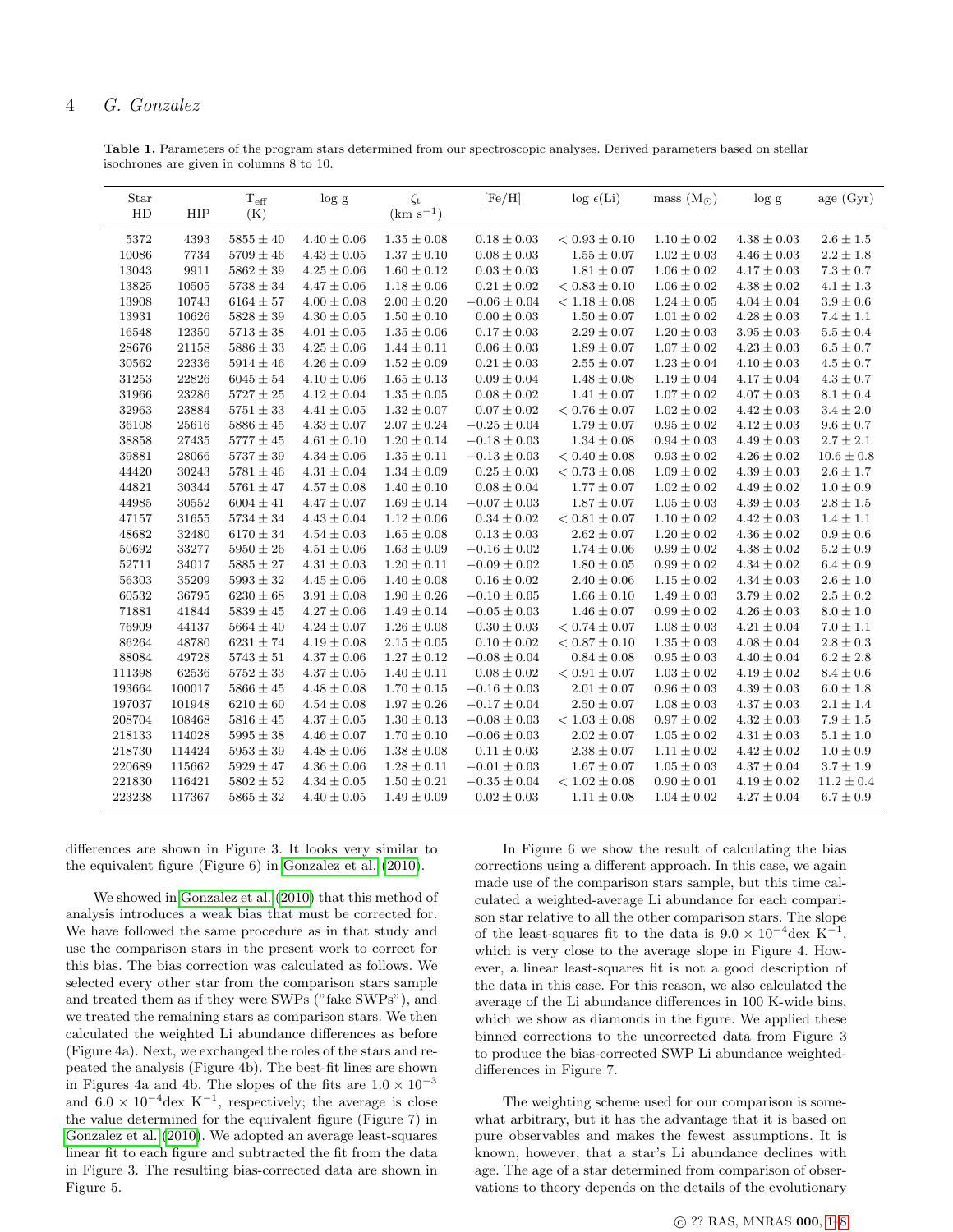

Figure 3. Weighted average Li abundance differences between SWPs and comparison stars. The open circle represents the Sun.



Figure 4. Weighted average Li abundance differences among the comparison stars. The roles of the comparison stars have been exchanged panel b compared to panel a. The least-squares fits are shown as dash-dotted lines. See text for details.

model used, which is based on a number of assumptions. For example, it assumes that a star started its life with a homogeneous composition. This might not be the case with all SWPs (perhaps their convective envelopes were polluted by accreted planetary material). Nevertheless, we will apply the following age-based weighting scheme as a different approach to comparing Li abundances between SWPs and comparison stars. We begin by defining a new  $\Delta$  index:

$$
\Delta_{p,c} = 30 |\log T_{\text{eff}}^c - \log T_{\text{eff}}^p| + |[Fe/H]^c - [Fe/H]^p|
$$
  
+0.5 |log g<sup>c</sup> - log g<sup>p</sup>| + |log Age<sup>c</sup> - log Age<sup>p</sup>|

where 'p' refers to a SWP and 'c' refers to a comparison star. Two stars with identical values of  $T_{\text{eff}}$ ,  $\log g$ , [Fe/H] and age will have a  $\Delta$  value of zero. This definition of the  $\Delta$  index differs from our previous one only in the substitution of log



Figure 5. Same data as shown in Figure 3 but corrected for bias using average trend determined from data in Figure 4.



Figure 6. Weighted average Li abundance differences among the comparison stars. In this case, each comparison star has been compared to all the other comparison stars in our sample. The dashed-dotted line is a linear least-squares fit. The diamonds are averages in 100 K-wide bins. One point near the upper temperature limit is slightly off-scale.

age for  $M_V$ . To calculate the weighted average difference between the Li abundance of a SWP and a set of comparison stars, we used the following equation (as before):

$$
\Delta_{\text{Li,p}} = \frac{\sum_{c=1}^{N} (\log Li_p - \log Li_c)(\Delta_{p,c})^{-2}}{\sum_{c=1}^{N} (\Delta_{p,c})^{-2}}
$$

where the sums are taken over the number of comparison stars, N. We applied this alternative weighting scheme to our data, and we show the resulting weighted Li abundance differences  $(\Delta_{\text{Li,p}})$  in Figure 8. It is qualitatively similar in appearance to Figure 3.

We also performed an experiment with a  $\Delta$  index that includes all the terms of the new ∆ index above as well as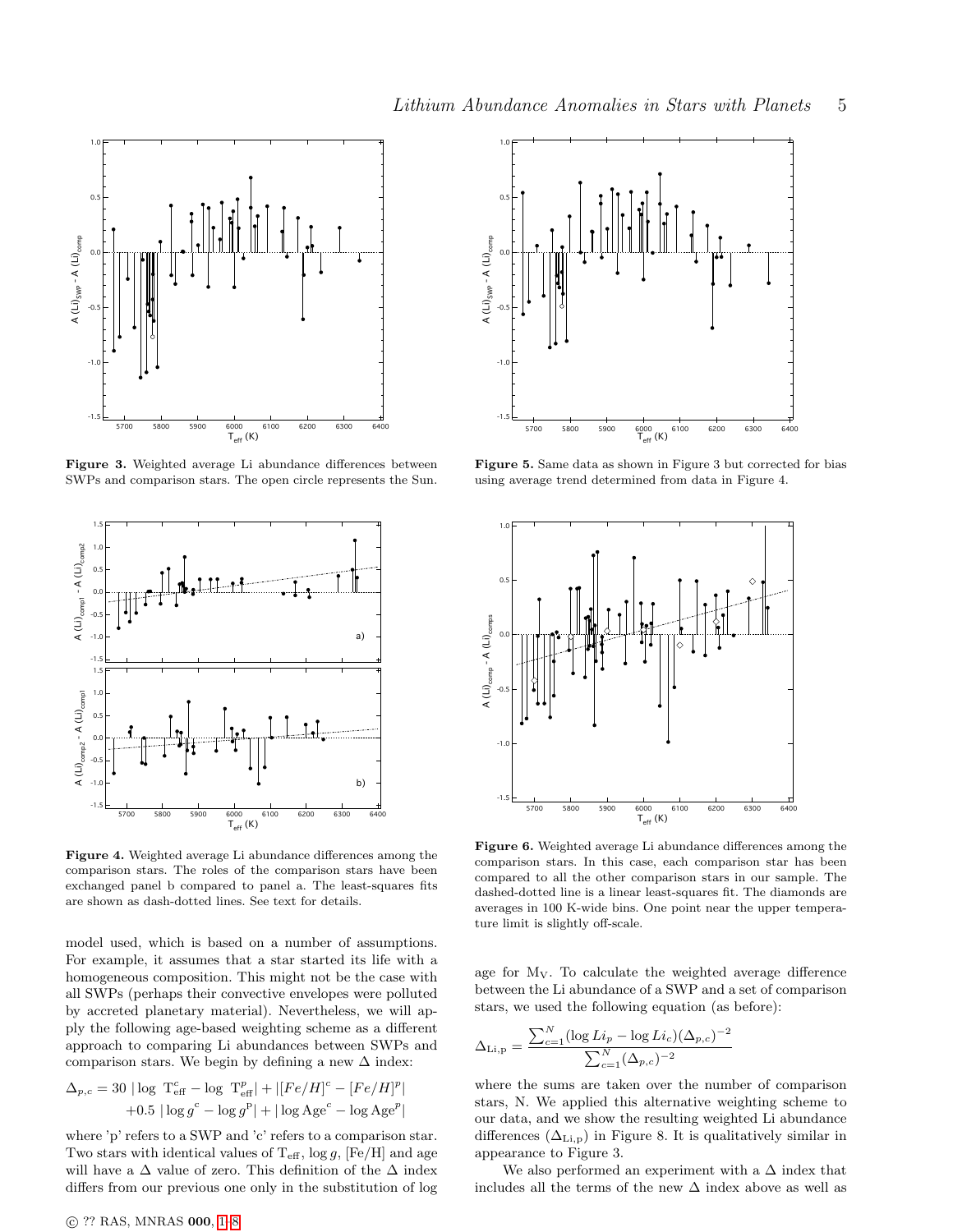

Figure 7. Data from Figure 3 corrected for bias using the binned corrections from Figure 6.



Figure 8. Same data as used in Figure 3 but calculated from the alternate weighting scheme (see text).

the original  $M_V$  term. Figure 9 shows the resulting weighted Li abundance differences. It is very similar to Figure 8. This is not surprising, as the information about  $M_V$  is implicitly contained within the age parameter. Therefore, for the following analysis we will use only the  $\Delta$  index defined by the equation above.

#### 3.2 Adding literature data

In order to test the robustness of the results shown in the previous section, we have expanded our dataset by adding data from the extensive compilation of [Ramirez et al.](#page-7-9) [\(2012\)](#page-7-9); note, since their dataset already includes our data from [Gon](#page-7-4)[zalez et al.](#page-7-4) [\(2010\)](#page-7-4), we only added the new data from the present study. We added our new data to their dataset with the following procedure, which were determined by comparing the stars in common to the two studies. First, our Li



Figure 9. Same as Figure 8 but calculated from the alternate weighting scheme with five parameters.

abundance values required a correction of +0.14 dex. No corrections were required for  $T_{\text{eff}}$ , log g, or [Fe/H]. We multiplied the age estimates for our stars by a factor of 1.2 to bring them into agreement with [Ramirez et al.](#page-7-9) [\(2012\)](#page-7-9). When a star from our sample was already in theirs, we simply combined the star's parameters with weighted averages.

Next, we applied the following selection criteria to the combined dataset: stars must fall within the following ranges:  $5500 < T_{\text{eff}} < 6400, \sigma(T_{\text{eff}}) < 100 \text{ K}, \text{[Fe/H]}$  $> -0.70$ , Li detected. Following this winnowing, the final sample size is 807 stars: 99 SWPs (or 100 with the Sun included), 241 non-SWPs, and 467 of unknown designation. We considered using this very large literature dataset in the following analysis, but the comparison stars likely include still undetected (but detectable) planets. For this reason, we also eliminated the 467 stars of unknown designation from the comparison sample. We will refer to these 100 SWPs and 241 non-SWPs as the "literature dataset" in the following analysis.

We show the weighted average Li abundance differences plot using the literature sample stars in Figure 10. The overal pattern is similar to that in Figure 3. Figure 11 shows the Li abundance differences among the comparison stars in the literature dataset. As we did with the data in plotted in Figure 6, we calculated the average bias correction for each 100 K wide bin in  $T_{\text{eff}}$ . These average values were used to correct the data in Figure 10. The resulting bias-corrected weighted Li abundance differences are shown in Figure 12. Also shown in Figure 12 are the average difference in each Teff bin along with the standard deviation of the average. For the bins centered at 5650 and 5750 K, the averages are smaller than zero Li abundance difference by 5  $\sigma$  and 3.8  $\sigma$ , respectively. The two highest  $T_{\text{eff}}$  bins are only a little over  $1 \sigma$  below zero. The other bins do not deviate significantly from zero.

Perhaps the simplest way to compare the Li abundances in the SWP and non-SWP samples is simply to find the smallest difference in the  $\Delta_{p,c}$  index between each SWP and a non-SWP comparison star; the Li abundance difference is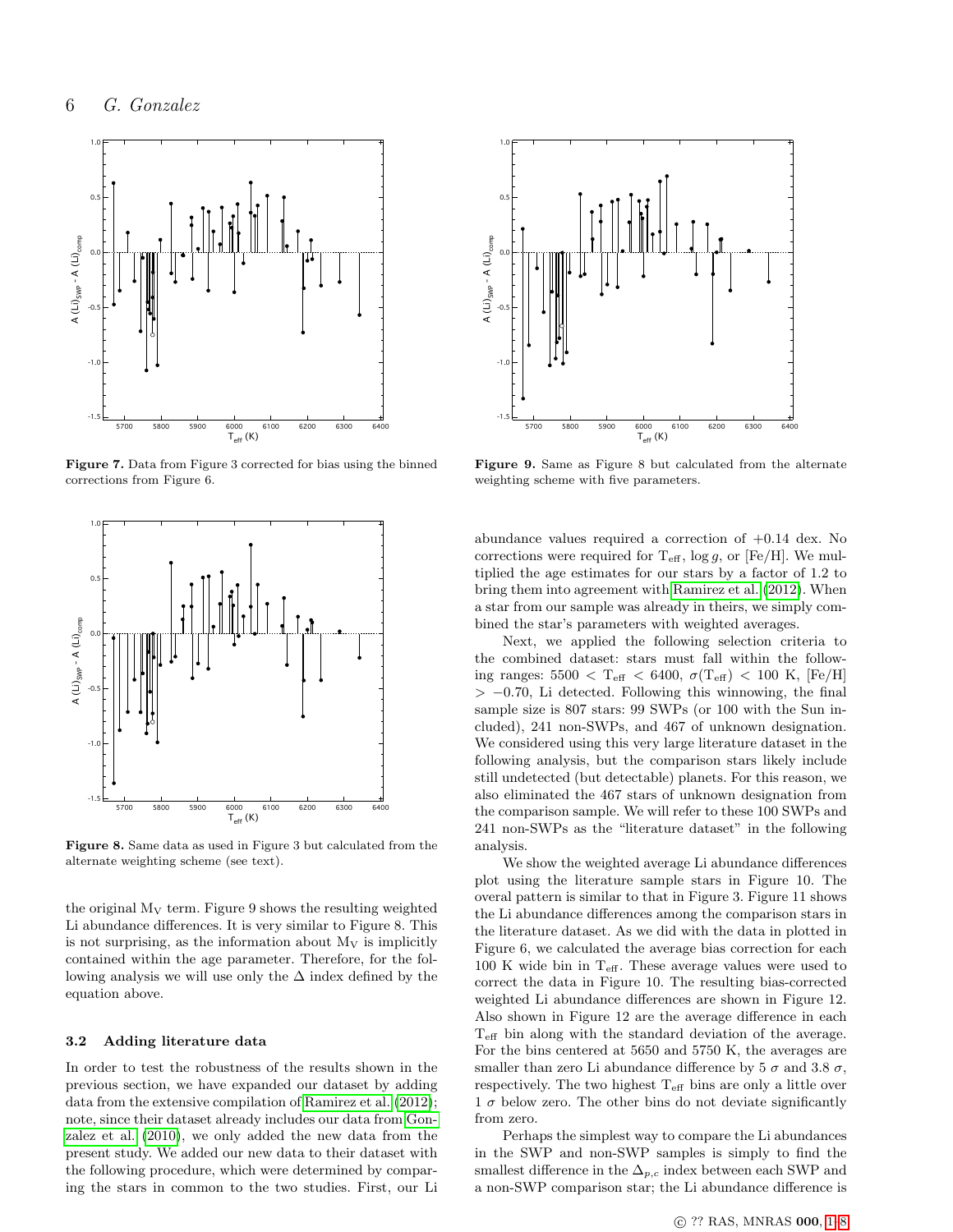

Figure 10. Weighted average Li abundance differences between SWPs and comparison stars from the literature dataset.



Figure 11. Weighted average Li abundance differences among the comparison stars from the literature dataset. The calculations were done in the same way as in Figure 6. The open diamonds are the averages of the Li abundance differences in 100 K wide bins.

then calculated between the SWP and the non-SWP star with the smallest  $\Delta_{p,c}$  value. We have done this with the same dataset used to prepare Figures 10-12. The results are shown in Figure 13. No bias corrections were applied, as it is unlikely that it should be needed in this case. Unsurprisingly, the range of Li abundance differences is larger compared to the data in Figures 10 or 12. However, the overall pattern of the average Li abundances differences is very similar in Figures 12 and 13.

In Figures 12 and 13 the scatter in Li abundance differences at a given  $T_{\text{eff}}$  is much larger than the uncertainties in the individual measurements. No doubt some of the scatter is due to the lack of sufficiently similar SWPs and non-SWPs. For example, a given SWP and closest-matching non-SWP pair might have a similar set of measured  $T_{\text{eff}}$ ,  $\log g$ ,



Figure 12. Data from Figure 10 corrected for bias using the binned bias corrections from Figure 11. The open diamonds represent the averages of the Li abundance differences in 100 K-wide bins, and the error bars correspond to the standard deviation of the average.



Figure 13. Li abundance difference between each SWP and the most similar comparison star. Symbols have same meanings as in Figure 12.

and [Fe/H] values but differ significantly in the derived ages. This highlights the importance of including a large number of comparison stars in the analysis in order to properly sample the four parameters that are being compared.

# 4 CONCLUSIONS

We present the results of our analysis of high quality spectra of 37 late-F to early-G dwarfs, observed for the purpose of measuring Li in them. When combined with a large homogeneous sample of similar stars from the literature, we are able to confirm our previous findings from [Gonzalez et al.](#page-7-4) [\(2010\)](#page-7-4) that the Li abundances of SWPs with  $\rm T_{eff} \sim 5700~K$